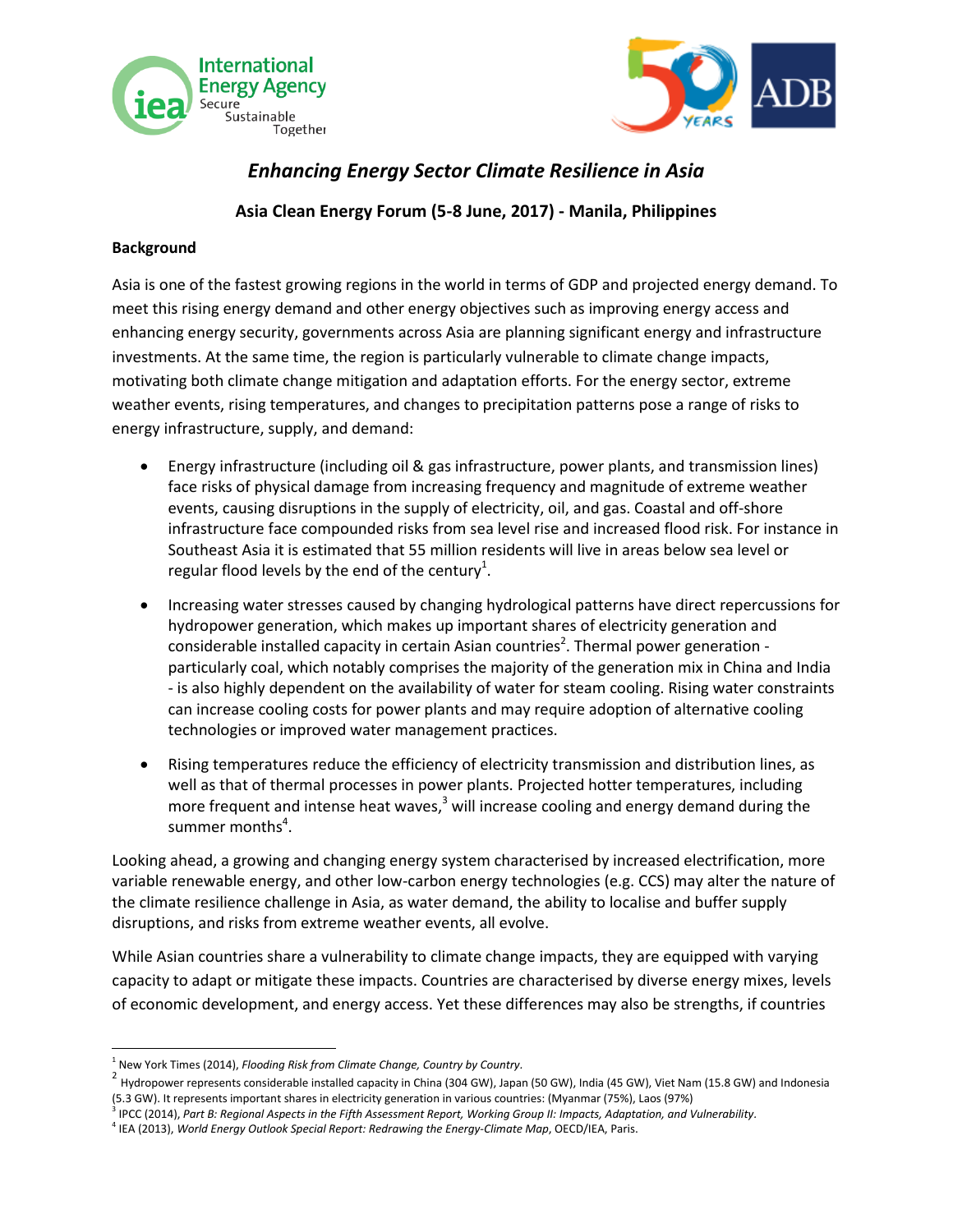work together to support each other and strengthen the overall resilience of their energy systems with stronger coordination and integration. As such, cooperation – both intraregional and international – are key for unlocking the many challenges and opportunities that lay in the pathway to achieving greater energy access while ensuring climate resilience.

#### **Climate-Energy Security Nexus: Regional Focus on Asia**

Building on past Nexus Fora, the IEA's seventh workshop will have a regional focus on Asia, to be held as a series of sessions within the Asia Clean Energy Forum in Manila, Philippines to:

- Improve understanding of the climate risks facing the energy sector in Asia and the landscape of current policies/programs addressing these risks;
- Explore the potential implications of a low-carbon transition (e.g. more variable renewables, increased electrification) on resilience;
- Share regional and international best practices in identifying, assessing, and addressing risks to enhance resilience, particularly in the areas of policy development and financing resiliencebuilding investments;
- Identify uncertainties, challenges, and needs for data, modelling, tools, and policy;
- Identify and discuss opportunities to strengthen regional and international collaboration on resilience.

Since 2012, the IEA has convened six workshops under the Forum on the Climate-Energy Security Nexus: to raise awareness about the risks faced by the energy sector from climate change and to facilitate dialogue between businesses, researchers, and policy-makers to explore and share ideas and best practices on enhancing resilience.

Further information on IEA's work on energy sector climate resilience, including workshop reports from each Nexus Forum, can be found here: [http://www.iea.org/topics/climatechange/subtopics/resilience/.](http://www.iea.org/topics/climatechange/subtopics/resilience/)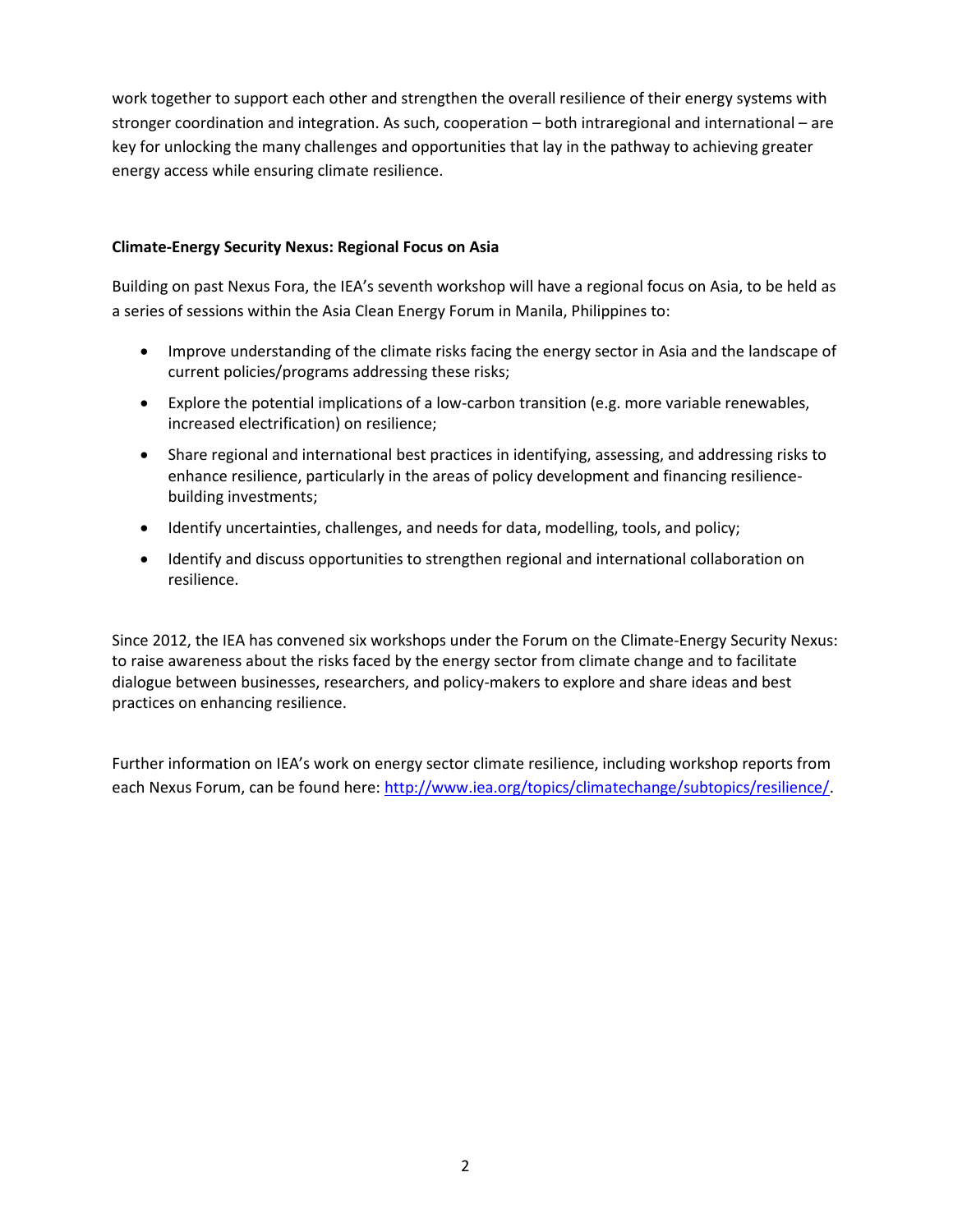## **DRAFT AGENDA**

### **ENHANCING ENERGY SECTOR CLIMATE RESILIENCE IN ASIA**

Asia Clean Energy Forum (5-8 June, 2017) ADB Headquarters, Manila, Philippines

### *Deep Dive Workshops (5 June)*

| 2:00-3:30pm | Creating an enabling environment to enhance climate resilience                                                                                                                                                                                                                                                                                                                                                                                                                                                                                                                                                                                                                                                                                                                                                                                                                                           |                                                                                  |
|-------------|----------------------------------------------------------------------------------------------------------------------------------------------------------------------------------------------------------------------------------------------------------------------------------------------------------------------------------------------------------------------------------------------------------------------------------------------------------------------------------------------------------------------------------------------------------------------------------------------------------------------------------------------------------------------------------------------------------------------------------------------------------------------------------------------------------------------------------------------------------------------------------------------------------|----------------------------------------------------------------------------------|
|             | In this session, speakers will discuss how enabling policy and financial environments can<br>be established to drive resilience-building investments and business practices in the<br>energy sector.<br>How can government policies and regulations drive businesses to build resilience,<br>$\bullet$<br>particularly alongside other objectives (decarbonisation, energy access, affordability)?<br>What measures can be taken to ensure the low carbon transition, including deployment of<br>variable renewables, promotes rather than threatens system resilience?<br>What are successful models being used to finance resilience-building activities? How can<br>$\bullet$<br>momentum in driving investment for clean energy and energy efficiency be used for<br>resilience objectives and how can we move beyond financing disaster recovery to investing<br>in climate preparedness of assets? |                                                                                  |
|             | <b>Moderator</b>                                                                                                                                                                                                                                                                                                                                                                                                                                                                                                                                                                                                                                                                                                                                                                                                                                                                                         | Caroline Lee, IEA                                                                |
|             | Mindanao Development Authority<br>(MinDA)                                                                                                                                                                                                                                                                                                                                                                                                                                                                                                                                                                                                                                                                                                                                                                                                                                                                | Romeo Montenegro, Deputy Executive Director                                      |
|             | Australia Energy Market Operator<br>(AEMO)                                                                                                                                                                                                                                                                                                                                                                                                                                                                                                                                                                                                                                                                                                                                                                                                                                                               | <b>Sorrell Grogan, Engineer, Operations Department</b>                           |
|             | International Energy Agency (IEA)                                                                                                                                                                                                                                                                                                                                                                                                                                                                                                                                                                                                                                                                                                                                                                                                                                                                        | Peerapat Vithayasrichareon, Energy Analyst, Systems<br>Integration of Renewables |
|             | Asian Development Bank (ADB)                                                                                                                                                                                                                                                                                                                                                                                                                                                                                                                                                                                                                                                                                                                                                                                                                                                                             | Andrew Jeffries, Director, Southeast Asia Energy<br>Division                     |